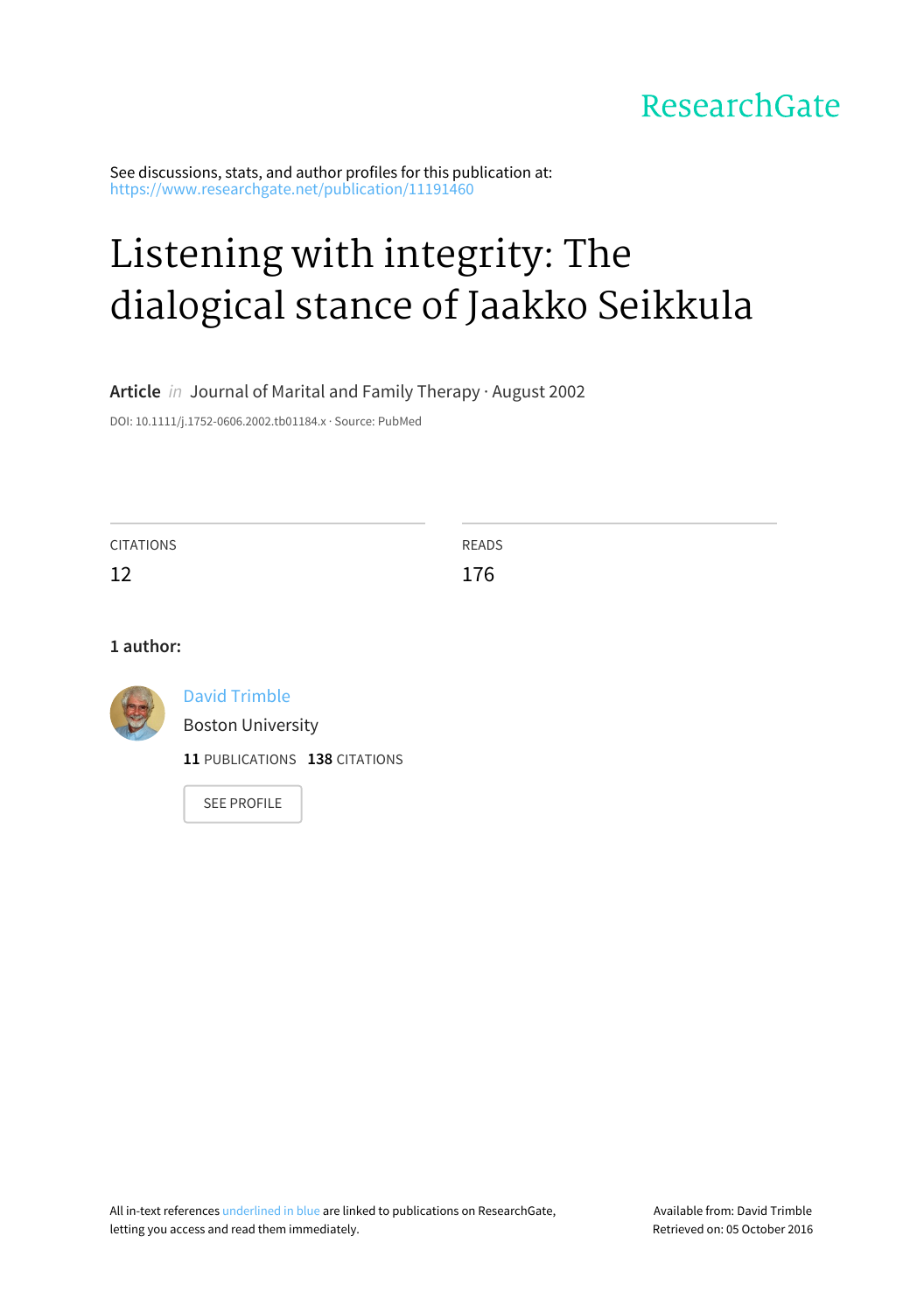## **LISTENING WITH INTEGRITY: THE DIALOGICAL STANCE OF JAAKKO SEIKKULA**

### David Trimble

*Center for Multicultural Training in Psychology* 

At Nordiske Natverksproject's 1995 Stockholm Conference, with my colleague Gunnar Forsberg translating at my ear, **I** observed Finnish psychologist Jaakko Seikkula conduct, in Swedish, a role-play simulation of a treatment meeting. For shifting a "stuck" situation, Seikkula's understated approach was just as effective as the drama of full-scale network assembly. His stance was gentle, respectful, calm, centered, attuned, and responsive. He was poised to enter painful monologic discourse among network members and guide the conversation into dialogue. I had just begun exploring postmodern literature, having read Anderson and Goolishian's (1988) work on the flight to the conference; meeting and working with Jaakko Seikkula allowed me to witness a brilliant performance of the "not-knowing" stance.

I soon discovered a connection between Seikkula's thesis, that therapeutic change involves a shift from monologic to dialogic discourse, and my own interest in the therapeutic breakthroughs that result from shared expressions of sorrow. Reflecting on the shared expression of sorrow in network assemblies (the "depression phase" of Speck and Attneave's [1973] model), and on expressions of emotion in my psychotherapy office, **I** found that Seikkula's work helped me to attend to how the communication of sorrow shifts therapeutic conversations from monological to dialogical. Since then, I have been developing the idea that the collective expression of sadness is one way to shift out of monological into dialogical discourse (Trimble, 2000). That project has been informed and enriched by Seikkula's remarkable theoretical work (Seikkula, 1991, 1993, 1994, 1995; Seikkula et al., 1995; Seikkula & Sutela, 1990), which draws from sources including Bakhtin (1981), Bråten (1988), Volosinov (1929/1973), and Vygotsky (1934/1962).

The "discourse" in Seikkula's monologic and dialogic discourse is language as utterance; that is, spoken, rather than written language, or than language as a formal system. In dialogue, meaning is jointly produced in the space between speaker and listener. The developmental origins of individual mental life are found in exchanges of utterances between child and parent. The child develops the capacity to organize experience through internal reflective conversation, embodying both speaker and listener roles. Developmentally, dialogue is the original form; monologue emerges from its dialogical origins as a particular form of relationship between speaker and listener. In monologue, the listener is rendered passive; his/her sole function is to receive the utterances of the speaker.

One source of the complexity of the monologic-dialogic distinction is that it applies both to spoken exchanges between distinct embodied speakers and listeners and to internal exchanges between speaker and listener roles within a single embodied person. There are thus a variety of monologic forms. An individual person may be stuck in internal monologic discourse, for example, unable to perceive or imagine life outside of a depressive perspective. In groups, one voice may dominate and silence all others, or all participants may subordinate their individual voices to generate a single monopolistic perspective. Despite the appearance of more than one point of view in polarized disputes, such discourse **is** monologic because the participants are single mindedly committed to their positions, attending to their opponents' utterances solely for the purpose of refuting them. single min<br>of refuting<br>Indiv<br>——<br>David Trim

Individual mental life is dialogic when the person is open to a multitude of internal voices. Dialogue

July **2002** *JOURNAL OF MARITAL AND FmILY THERAPY* **275** 



David Trimble, Center for Multicultural Training in Psychology, Boston Medical Center, MA.

Correspondence regarding this article should be addressed to David Trimble, 47 Winthrop **Road,** Brookline, MA 024454566, E-mail: dtrimble@theworld.com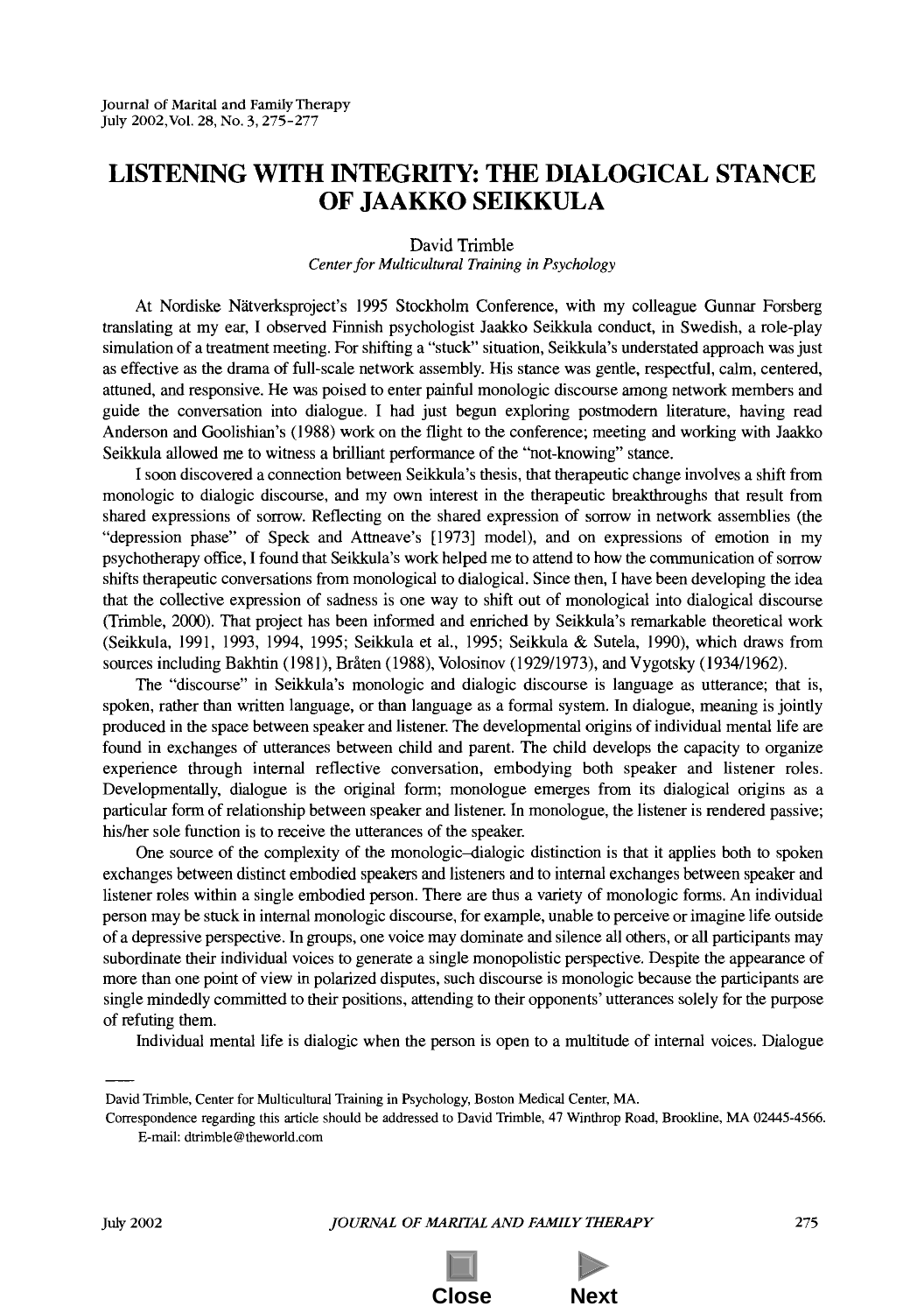between people can also be multivoiced, or "polyphonic." In the flow of dialogic conversation, speakers become listeners as listeners become speakers. The sense of the speaker's words is shaped by the listener's responses. Dialogue is a vehicle for creativity as new and unexpected meanings emerge between speaker and listener. Bakhtin (1981) characterized dialogue as "unfinalizable." Because the sense of an utterance is unknown until the appearance of its answering response (which then awaits it own answer, etc.), dialogue is intrinsically unpredictable.

In therapeutic conversations, we often find people caught in a dilemma: Because they have been wounded in some way, they are understandably fearful of the inherent confusion and unpredictability of dialogue, and seek safety in the order and certainty of monologic constructions of themselves and their situations. Once established in monologic positions, however, they become cut off from emergent, not-yetspoken possibilities for action. Their relationships become thin as they engage only with others who support their monologic positions, resisting those who contradict them and avoiding those who are open to seeing things in new and unexpected ways. One way out of the dilemma may be found in situations in which it feels safe to share expressions of sadness, perhaps because such emotional expression activates the attachment system (Bowlby, 1969). Because dialogue emerges developmentally out of the same relationship events from which the attachment system originates, such situations may reactivate the possibility of dialogue for people whose distress has locked them in monologic positions.

Seikkula's work, however, does not depend on a search for such expressions of emotion. His treatment meetings make the unpredictable feel safe enough for the most frightened of conversational partners. Certainly, when meeting with people who are acutely mentally ill and those who love them, we can feel compassion for their determination to stick to the predictability of monologic positions. Without challenging, Seikkula and his colleagues embody conviction in the healing power of dialogue as they listen respectfully and responsively to every participant, including the most acutely psychotic. These most frightened of people are soothed as they see that their experiences and voices can be held in the dialogic conversation. **As** Seikkula (this issue, p. **272)** states in his article, "It is easy to imagine that in this type of atmosphere enough security will be guaranteed to proceed to the not-yet-spoken experiences." The dialogic stance that Seikkula describes has much in common with spiritual practice: **As** one relinquishes one's efforts to grasp and control the world, one can allow oneself to be held by a reality larger than oneself.

I am grateful to the *Journal* of *Marital and Family Therapy* for publishing *Jaakko* Seikkula's preliminary study. It is very difficult to make a language-based treatment innovation accessible to readers unfamiliar with the original language of the innovator. Before reading his study, I had not found a satisfactory example in English of Seikkula's distinction between monologic and dialogic discourse. By applying Linnel's (1998) distinctions in a detailed mining of the transcript data, Seikkula has arrived at two accessible examples of dialogic and monologic discourse in treatment meetings. The examples bear repeated reading, as it is difficult to shift out of the set of attending to the content of utterances into the set of attending to the process of conversation. Once one shifts from tracking content to tracking what goes on between the participants, it becomes apparent that, in the first transcript, the patient experiences respectful, responsive listening. **As** the patient moves to join in the dialogue, both as speaker and as listener, we can imagine how his inner life becomes more organized and coherent as he reflects on what he hears and says. **As** Seikkula puts it, "What first takes place in outer dialogue in the social domain, may thereafter be evaporated into an inner dialogue."

#### REFERENCES

Anderson, H., & Goolishian, H. (1988). Human systems as linguistic systems: Preliminary and evolving ideas about the [implications for clinical theory.](https://www.researchgate.net/publication/288924039_Between_dialogical_mind_and_monological_reason_Postulating_the_virtual_other?el=1_x_8&enrichId=rgreq-cdca0d802070b8293d8e9e885860880a-XXX&enrichSource=Y292ZXJQYWdlOzExMTkxNDYwO0FTOjE4NzA5MDkzNTQ5MjYwOEAxNDIxNjE3MzYzNzUz) *Family Process, 27,* 371-393.

Bakhtin, M. (1981). *The dialogic imagination: Four essays by M.M. Bakhtin.* **(C.** Emerson & M. Holquist, Trans.). M. Holquist *(Ed.).* Austin, TX: University of Texas Press.

Bowlby, J. (1969). *Attachment and loss. Volume I: Attachment*. New York: Basic.

Bråten, S. [\(1988\). Between dialogical mind and monological reason: Postulating the virtual other. In M. Campanella \(Ed.\),](https://www.researchgate.net/publication/288924039_Between_dialogical_mind_and_monological_reason_Postulating_the_virtual_other?el=1_x_8&enrichId=rgreq-cdca0d802070b8293d8e9e885860880a-XXX&enrichSource=Y292ZXJQYWdlOzExMTkxNDYwO0FTOjE4NzA5MDkzNTQ5MjYwOEAxNDIxNjE3MzYzNzUz) *Between rationality and cognition* (pp. *205-235). Turin:* Albert Meynier.

*276 JOURNAL OF MARITAL AND FAMILY THERAPY* July **2002**